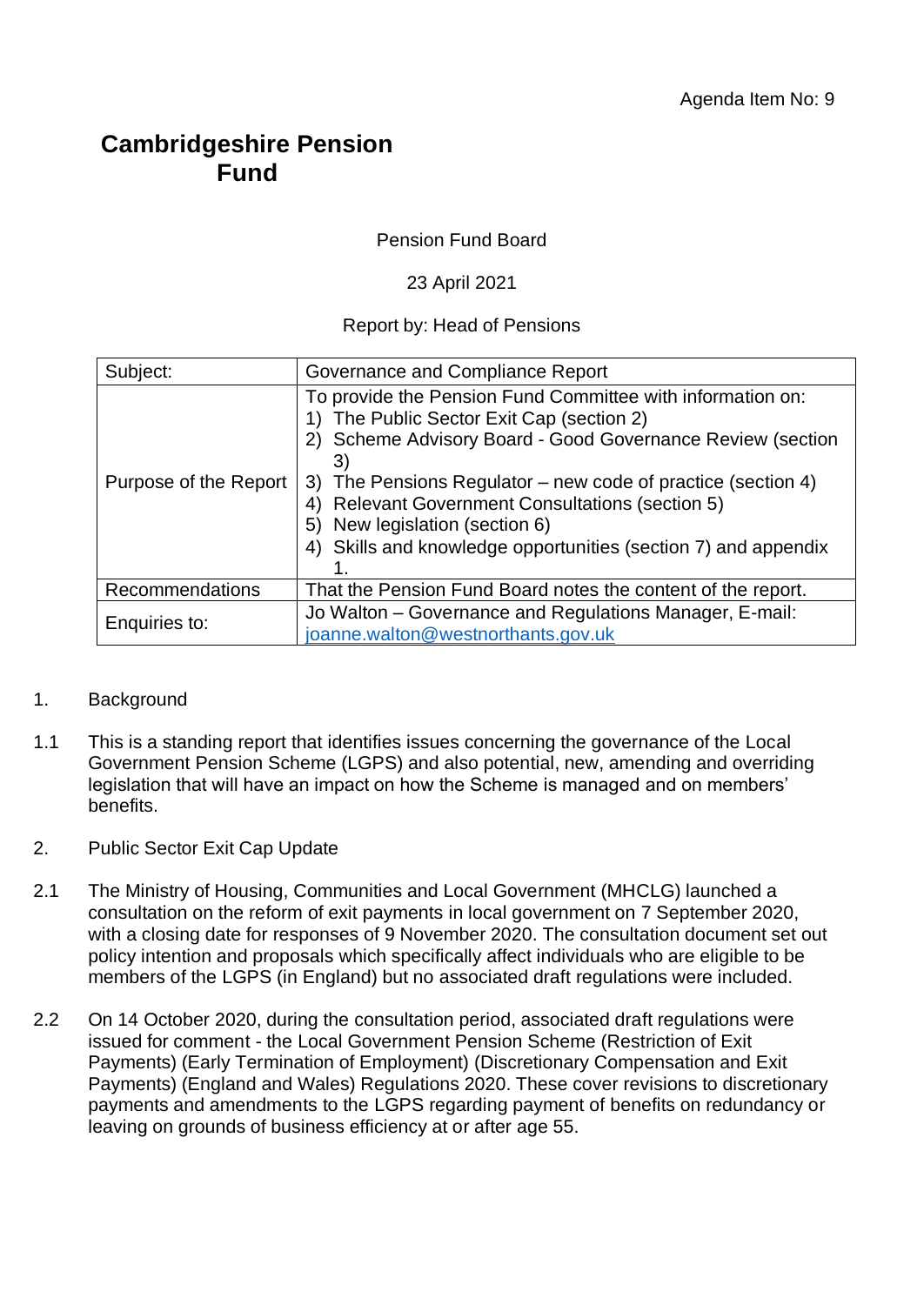- 2.3 The consultation closed on 9 November 2020, with comments on the associated draft regulations being accepted until 18 December 2020. The administering authority's consultation response can be found [here;](http://pensions.northamptonshire.gov.uk/app/uploads/2021/02/CPFExitPaymentReformConsultationResponse.pdf) and the further response containing comments on the draft regulations can also be found [here.](https://pensions.northamptonshire.gov.uk/app/uploads/2021/02/CPFLGPSAmendRegsConsultationResponse.pdf)
- 2.4 During the above consultation period The Restriction of Public Sector Exit Payment Regulations 2020 were signed on 20 October 2020 and came into force from 4 November 2020. These apply to all the public service employers as detailed in the schedule to the Regulations and set a cap on aggregate exit payments of £95,000.
- 2.5 With The Restriction of Public Sector Exit Payment Regulations 2020 coming into force before the amendments proposed in the MHCLG consultation could be made, there was a conflict in the legislation that could impact those LGPS members who leave on redundancy or business efficiency grounds if they have attained age 55; the LGPS currently requires immediate payment of unreduced benefits in those circumstances, and for the scheme employer to meet the pension strain cost, but the cap may have meant they could not pay this strain cost in addition to other exit payments as they total more than £95,000.
- 2.6 Differing views had been expressed by MHCLG, in a letter from Luke Hall MP dated 28 October 2020, and the Scheme Advisory Board (SAB), in a commentary issued on 30 October 2020 following a view from QC James Goudie, as to the legal position and how administering authorities and scheme employers should have proceeded from 4 November 2020 until the proposed amendments to the LGPS Regulations were in place.
- 2.7 Officers sought legal advice on behalf of the administering authority as to how to proceed in light of the differing views of the Scheme Advisory Board and MHCLG and in the absence of the amended LGPS Regulations. The advice received from the administering authority's legal advisor, Squire Patton Boggs, was in line with that of the Scheme Advisory Board; to offer members who would exceed the £95K cap a deferred benefit or a fully actuarially reduced pension (also the MHCLG view) with a strong recommendation for the scheme employer to delay payment of the 'cash alternative' being proposed by MHCLG (this 'cash alternative' being the capped pension strain cost minus statutory and discretionary redundancy pay).
- 2.8 This approach provided maximum flexibility for both the administering authority and the scheme employer to minimise the financial risk resulting from inevitable challenge from the scheme member denied what appeared to be their right to an unreduced pension under existing LGPS Regulations.
- 2.9 All scheme employers received detailed communications as to the administering authority's approach to the payment of benefits where a member leaves employment on the grounds of redundancy or business efficiency at or after age 55 with an exit payment totalling greater than £95K, until such time as the LGPS Regulations are amended. This information can be found on the Fund's website [here.](https://pensions.northamptonshire.gov.uk/public-sector-exit-payments/)
- 2.10 The legal advice received and the resultant decision to not pay members an unreduced immediate pension as they are entitled to under the current (un-amended) LGPS Regulations did not remove the risk of member's being dissatisfied with their awards. As such it was to be expected that members could use the scheme's Internal Dispute Resolution Procedure to challenge decisions taken.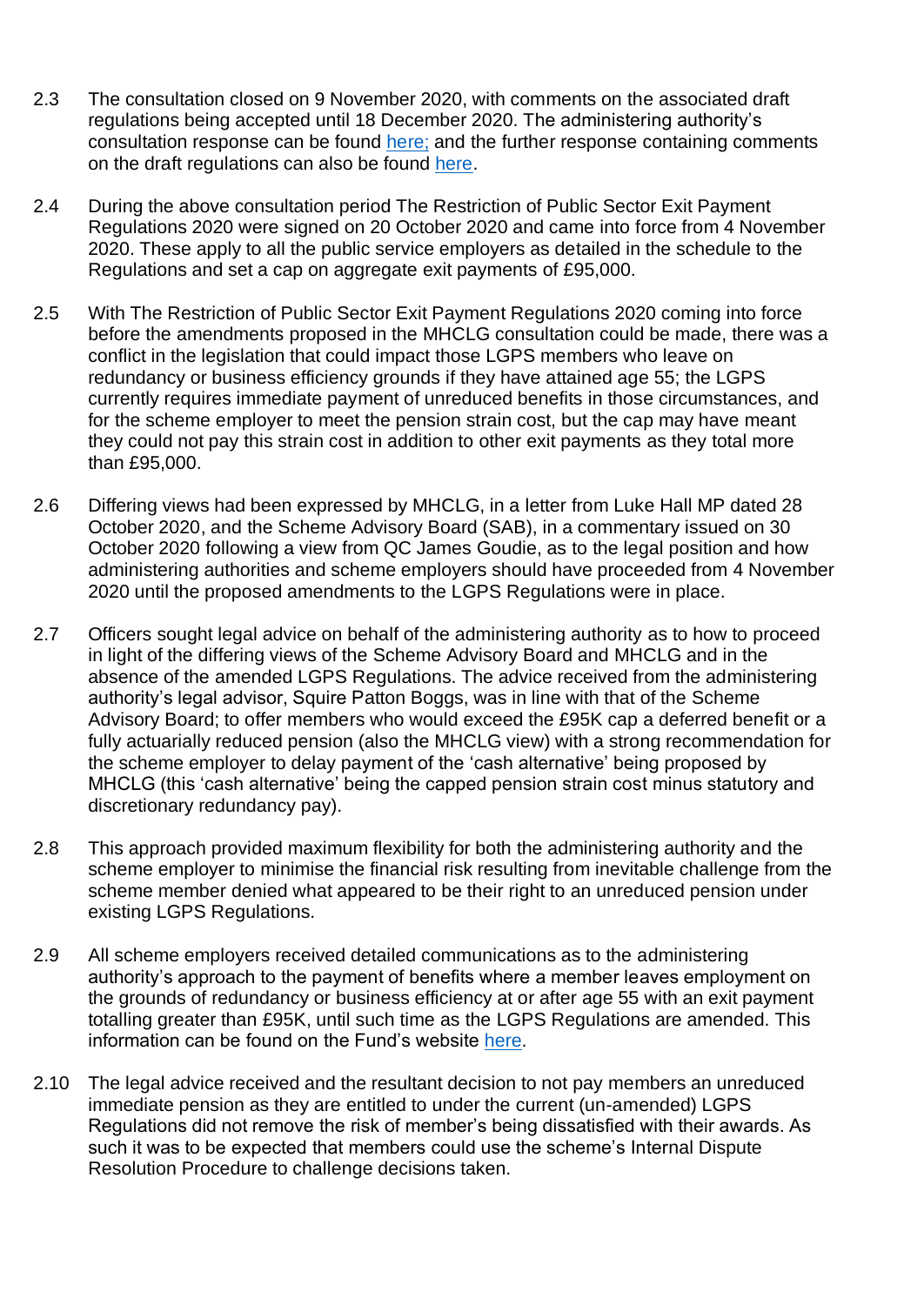- 2.11 However, three requests for Judicial Review of the Restriction of Public Sector Exit Payment Regulations 2020 were given permission to proceed to contest the Regulations on a number of grounds including their effect on the LGPS Regulations. It was understood that whilst members can still take their claims against the employer or administering authority through the two stage IDRP process that the Pensions Ombudsman will not provide a ruling on such claims until the Judicial Reviews were complete, and those cases were not due to be heard before 24 March 2021.
- 2.12 MHCLG indicated that the amendments to the LGPS Regulations would not be made until after the outcome of the Judicial Reviews.
- 2.13 On 12 February 2021, HM Treasury released a Direction dis-applying parts of the Restriction of Public Sector Exit Payments Regulations 2020 in England, specifically regulation 3 resulting in the exit cap no longer applying with effect from 12 February 2021. The reason for this decision has been cited as that the application of the cap had resulted in "unintended consequences".
- 2.14 For exits from 12 February 2021, LGPS administering authorities must pay qualifying scheme members an unreduced pension. Scheme employers will be required to pay full strain costs in relation to those unreduced benefits.
- 2.15 HM Treasury has issued guidance on the Directions setting out HM Treasury's expectation that employers should pay the additional sums that would be paid had the cap not applied for employees who left between 4 November 2020 and 12 February 2021.
- 2.16 The guidance also confirms that the government will revoke the exit cap regulations in due course, but they will legislate again to tackle unjustified exit payments. It is understood that the revocation of the exit cap regulations will not be retrospective.
- 2.17 On 4 March 2021 MHCLG wrote to all chief executives of LGPS administering authorities to confirm that:
	- On the 25 February 2021 the Restriction of Public Sector Exit Payments Regulations 2020 were formally revoked;
	- The letter from Luke Hall MP of 28 October 2020 (referred to in 2.6) has been withdrawn; and
	- The MHCLG policy consultation launched in September (referred to in 2.1) is now considered closed.
- 2.18 No retirements were processed under the now revoked Exit Payment Regulations and so there has been no need to pay amended benefits to any scheme members. Officers have communicated to all scheme employers that the legislation and has been revoked, reverted redundancy retirement processes back to how they were prior to the 4 November 2020 and amended information on the website accordingly.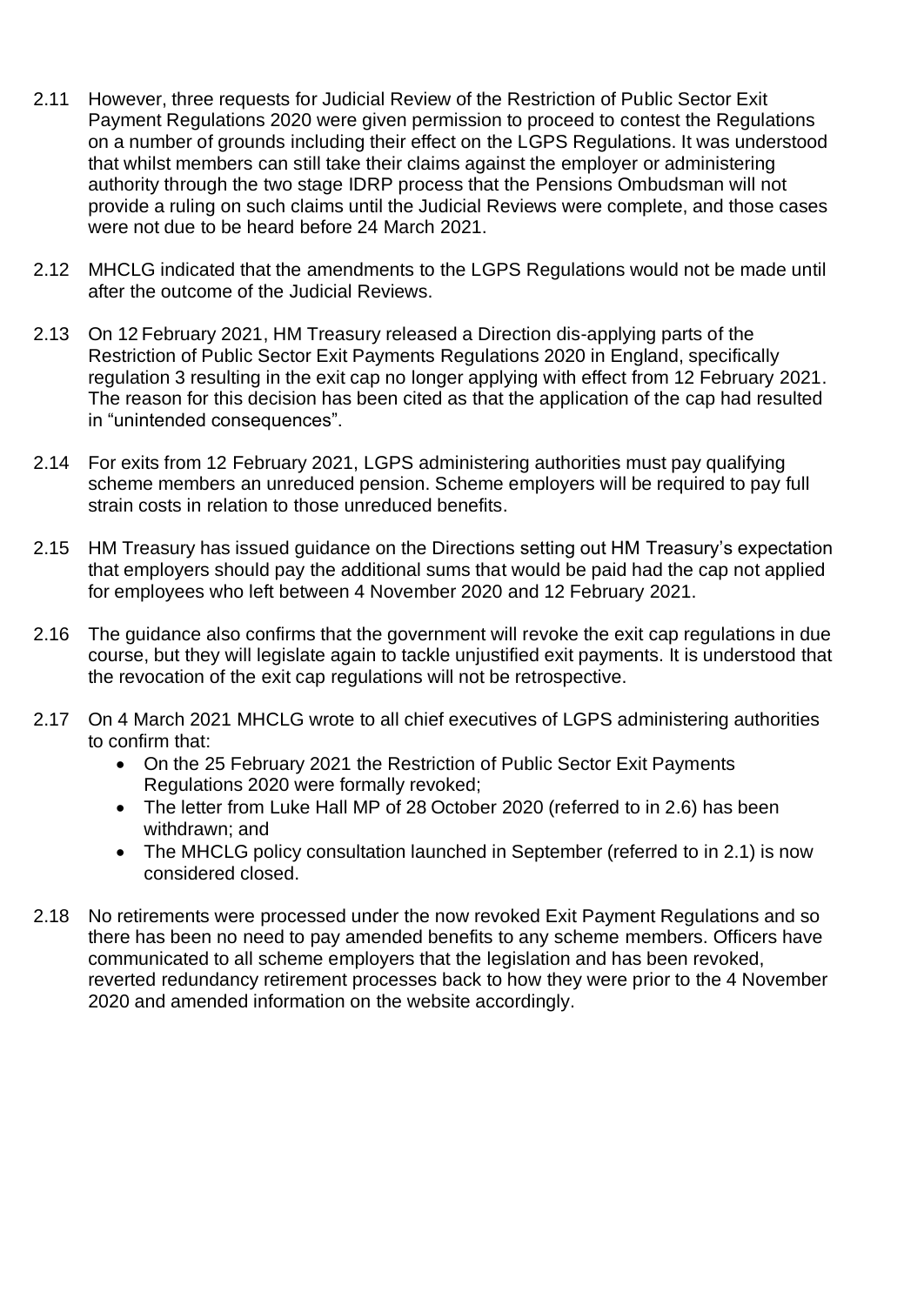- 3. Scheme Advisory Board Good Governance Review
- 3.1 On 15 February 2021, the Scheme Advisory Board published the phase 3 report of the Good Governance Review that was produced by the Hymans Robertson project team. The phase 3 report provides further details on some of the recommendations that were included in the phase 2 report which should be read in conjunction with each other.
- 3.2 The phase 3 report provide further detail on the following recommendations, among others:
- 3.2.1 The LGPS senior officer a single named officer who is responsible for the delivery of LGPS activity for a Fund. The report covers the core functions of the role, the personal competencies needed to fulfil the role and how the role could be incorporated into different organisational structures.
- 3.2.2 Conflicts of interest all administering authorities should publish a conflicts of interest policy that is specific to the LGPS. That policy should cover how it identifies, monitors and manages any conflicts. The report includes more detail on what LGPS-specific areas should be covered by the policy.
- 3.2.3 Representation each administering authority must publish a policy on how scheme members and non-administering authority employers are represented on its committees and the reasoning behind those decisions.
- 3.2.4 Skills and training introduce a requirement for key individuals, such as pension committee members and section 151 officers, to have the appropriate level of knowledge and understanding to carry out their duties efficiently. The administering authority must publish an administration strategy that sets out its policy on delivery, assessment and recording of training plans.
- 3.2.5 Service delivery regulation change to make it compulsory for an administering authority to publish an administration strategy.
- 3.2.6 Key performance indicators that focus on ensuring that each administering authority has defined service standards and has the governance in place to monitor those standards.
- 3.2.7 Business planning process the senior officer and the committee must be satisfied with the resource and budget allocated to administer the LGPS each year. Require expenditure should be based on the business plan for the coming year with an inflationary increase.
- 3.3 At the Scheme Advisory Board meeting on 8 February 2021 the Board agreed that the Chair should submit the Board's good governance action plan to the Local Government minister for consideration. The action plan sets out:
	- Changes that MHCLG could take forward by amending regulations or producing statutory guidance
	- Work associated with the changes made by MHCLG that could be done by SAB or other bodies
	- Actions that SAB can take to improve governance and administration immediately, regardless of which changes are progressed by MHCLG.
- 3.4 Full information on the good governance project can be found [here.](https://lgpsboard.org/index.php/projects/good-governance)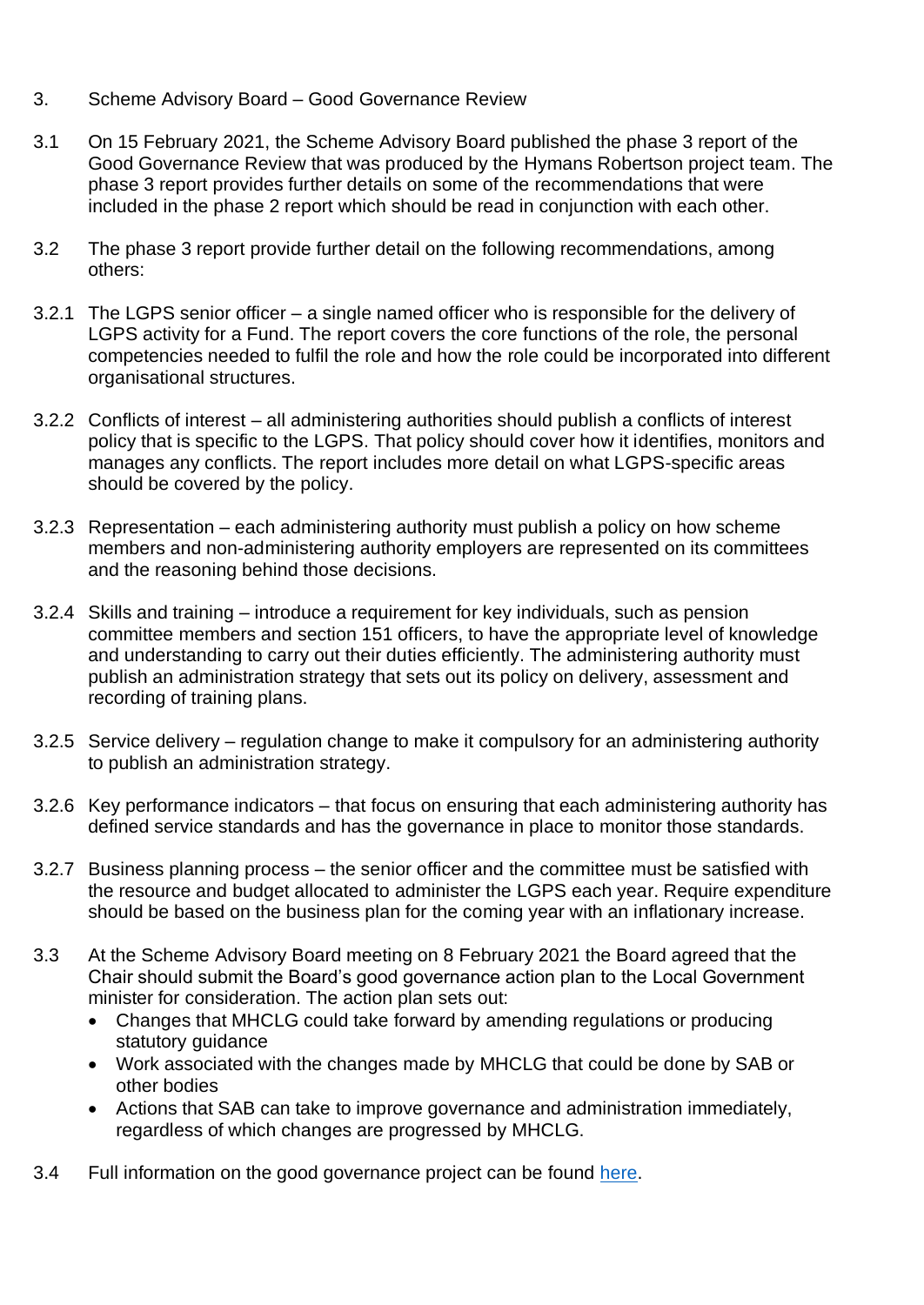- 4. The Pensions Regulator new code of practice
- 3.1 On 17 March 2021 the Pensions Regulator (TPR) launched a consultation on its new Code of Practice which closes on 26 May 2021.
- 3.1.1 The draft new code consolidates (with updates and amendments) most of the existing 15 codes of practice including the public service code of practice 14 into a new online code providing a single up-to-date and consistent source of information. The other codes will be consolidated into the single code at a later date, subject to further consultation.
- 3.1.2 It is the intention of the Pensions Service to respond to the consultation only where it is relevant to the LGPS. Details of the new code of practice can be found [here.](https://www.thepensionsregulator.gov.uk/en/media-hub/press-releases/2021-press-releases/pensions-schemes-to-benefit-from-single-tpr-code-of-practice)
- 3.1.3 A copy of the Fund's consultation response will be shared with the Pension Fund Board in due course.
- 5. Consultation Implementing the increase to the minimum pension age
- 5.1 On 11 February 2021, HMT published a consultation on the implementation of increasing the normal minimum pension age. In 2014, the Coalition Government consulted on increasing the normal minimum pension age from 55 to 57 from 6 April 2028 as part of the freedom and choice on pensions consultation. The current consultation re-confirms the Government's commitment to this.
- 5.2 The consultation seeks views on the implementation of the rise in the normal minimum pension age and protections for pension scheme members who have a right under the scheme rules to take benefits before age 57 at the date of this consultation.
- 5.3 A copy of the Local Government Pension Committee's response will be shared with the Pension Fund Board when it becomes available.
- 6. Legislation The Pension Schemes Act 2021
- 6.1 On 11 February 2021 the Pension Schemes Act 2021 received Royal Assent. The provisions within the Act will come into force when the Secretary of State makes regulations for them to do so.
- 6.1.2 The provisions of the Act that will affect the LGPS include climate risk reporting, pensions dashboards and transfers out.
- 6.1.3 Climate risk reporting on 27 January 2021, the Government launched a consultation on draft regulations entitled 'Taking action on climate risk: improving governance and reporting by occupational pension schemes'. The regulations would require trustees of pension schemes in scope to meet the climate change governance requirements that underpin the 11 recommendations of the Taskforce on Climate-related Financial Disclosures and to report on how they have done so. The regulations will not apply to the LGPS, however, it is expected that MHCLG will bring forward regulations which substantially mirror the requirements set out in the consultation document.
- 6.1.4 Pensions Dashboards administering authorities are encouraged to use the Pensions Dashboard Programme's Data Standards Guide to identify any data gaps to ensure that they are ready to supply the right information to the dashboards once they are live.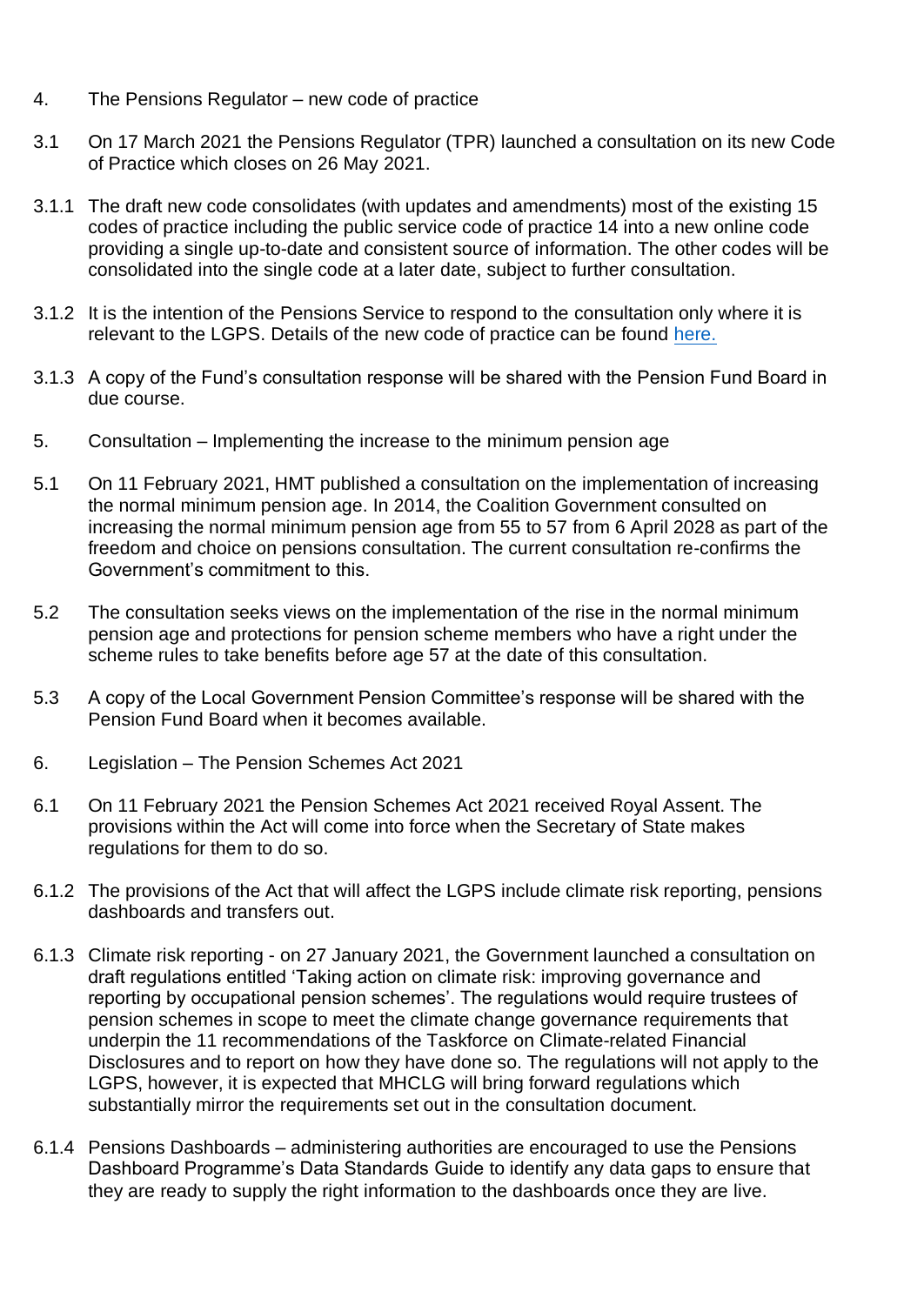- 6.1.5 Transfers Out secondary legislation is awaited to provide the extra conditions members must satisfy before they are able to transfer out their LGPS benefits.
- 7. Skills and knowledge opportunities training events
- 7.1 Section 248A of The Pensions Act 2004 as incorporated within The Pensions Regulator's Code of Practice (Governance and administration of public service pension schemes) requires all members of the Pension Fund Board to maintain the necessary skills and knowledge to undertake their role effectively.
- 7.2 In order to facilitate the acquisition of skills and knowledge for members of the Pension Fund Board appendix 1 lists the main events that are deemed useful and appropriate.
- 7.3 Requests to attend external events will be facilitated by the Governance Team. It may be necessary to restrict numbers of attendees on some courses through reasons of cost.
- 7.4 It should be noted that the schedule of events in appendix 1 details only the events that are known to be taking place during the pandemic and are virtual/online events only. As soon confirmation is received that face-to-face events are able to be held an amended schedule of events will be issued.
- 7.5 It has been recognised that the forthcoming local elections may result in a significant change to the membership of both the Pension Fund Committee and the Pension Fund Board. As a result, officers are in the progress of scheduling training sessions for new members and these will also be open to existing members to refresh their knowledge. There will be an introductory training session in on 4 June 2021 covering, at a high level, the knowledge requirements of being a Pension Fund Committee and Pension Fund Board member followed by a series of more in-depth training sessions to cover the eight CIPFA Skills and Knowledge core modules as follows.
	- o Pensions legislations and guidance
	- o Pensions governance
	- o Funding strategy and actuarial methods
	- o Pensions administration and communications
	- o Pensions financial strategy, management, accounting, reporting and audit standards
	- o Investment strategy, asset allocation, pooling, and performance and risk management
	- o Financial markets and product knowledge
	- o Pensions services procurement, contract management and relationship management
- 7.6 The first module will be held on 10 June 2021 and will cover the module of governance.
- 8. Relevant Pension Fund Objectives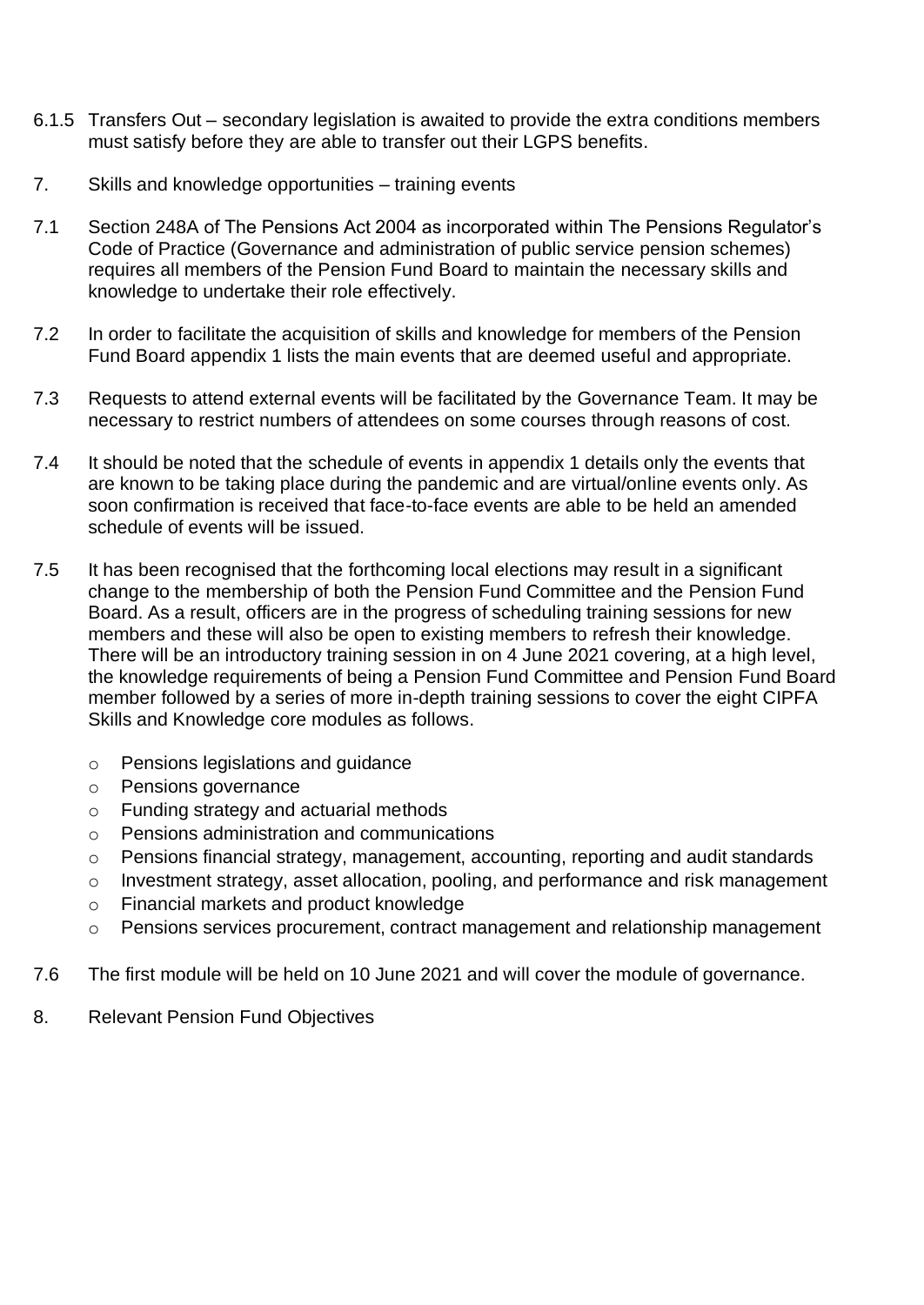To have robust governance arrangements in place, to facilitate informed decision making, supported by appropriate advice, policies and strategies, whilst ensuring compliance with appropriate legislation and statutory guidance. *Objective 1*

To manage the Fund in a fair and equitable manner, having regard to what is in the best interest of the Fund's stakeholders, particularly the scheme members and employers. *Objective 2*

To ensure that the relevant stakeholders responsible for managing, governing and administering the Fund, understand their roles and responsibilities and have the appropriate skills and knowledge to ensure those attributes are maintained in a changing environment. *Objective 3*

To continually monitor and manage risk, ensuring the relevant stakeholders are able to mitigate risk where appropriate. *Objective 5*

- 9. Risk Management
- 9.1 The Pension Fund Board are required to have the appropriate skills and knowledge to effectively carry out their duties. This report ensures that the Pension Fund Board is up to date with:
	- New or amending legislation affecting the LGPS;
	- Relevant activities of the LGPS Scheme Advisory Board and the Pensions Regulator that concern the governance of the (LGPS) on a national and local basis; and
	- Skills and knowledge opportunities.
- 9.2 The risks associated with the Pension Fund Board not having the required level of knowledge and understanding have been captured in the Fund's risk register as detailed below.

| <b>Risk No</b> | <b>Risk</b>                                                                                                      | <b>Residual risk</b><br>rating |
|----------------|------------------------------------------------------------------------------------------------------------------|--------------------------------|
|                | Those charged with governance of the Fund and Scheme<br>are unable to fulfil their responsibilities effectively. | Green                          |
| 13             | Failure to administer the scheme in line with regulations<br>and guidance.                                       | Green                          |
| 16             | Failure to provide relevant information to the Pension<br>Fund Board to enable informed decision making.         | Green                          |

9.3 The Fund's risk register can be found on the Fund's website, [here.](https://pensions.cambridgeshire.gov.uk/app/uploads/2019/10/RiskRegisterCPF.pdf)